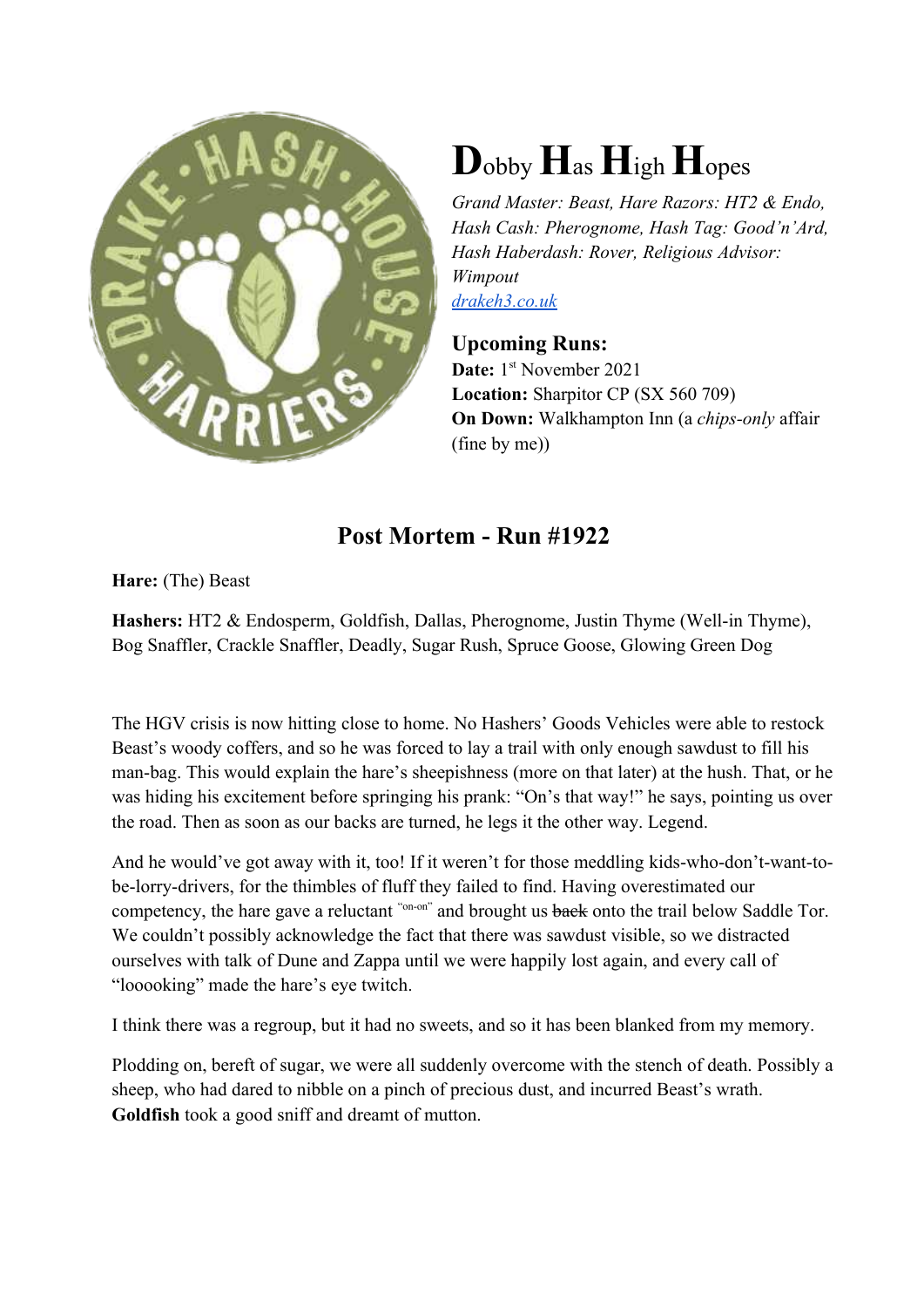All was going well for a while, until we reached… the end? We had been managing to follow single flakes of sawdust, fifty metres between each one, but now even these had dried up on the downhill from Saddle Tor.

Or it may have been that **Loupy**, deprived of his vittles, had resorted to eating the trail itself (here caught in the act).

Whatever the case, the cars were seen, and on-home called, and so to the on-down at the Ruggle, where more was brought to light, which possibly should have remained in the dark.

There was talk of hot tubs, and how good they are in the snow, and how good they are as a substitute for toilets, according to **Dallas**.



**HT2** relayed that she and **Deadly** had summited Saddle Tor, meeting **Spruce** and **Sugar Rush**, where they spied us below at the regroup. Overcome with excitement she propelled her crutches in our direction, only for us to bugger off when she was yards away. Nothing personal, HT, there was just nothing keeping us there (har*umph*).

I also have noted down, "Hare tripped over huge pile of horse sh\*t on open ground", so, let that be known.

A thoroughly rubbish hash it was. Nobody even got lost.

*(magical mystery tour, seen right)*



And before I forget: a message from our illustrious Hare/GM, for anyone who has any other feedback regarding sawdust and sweets: